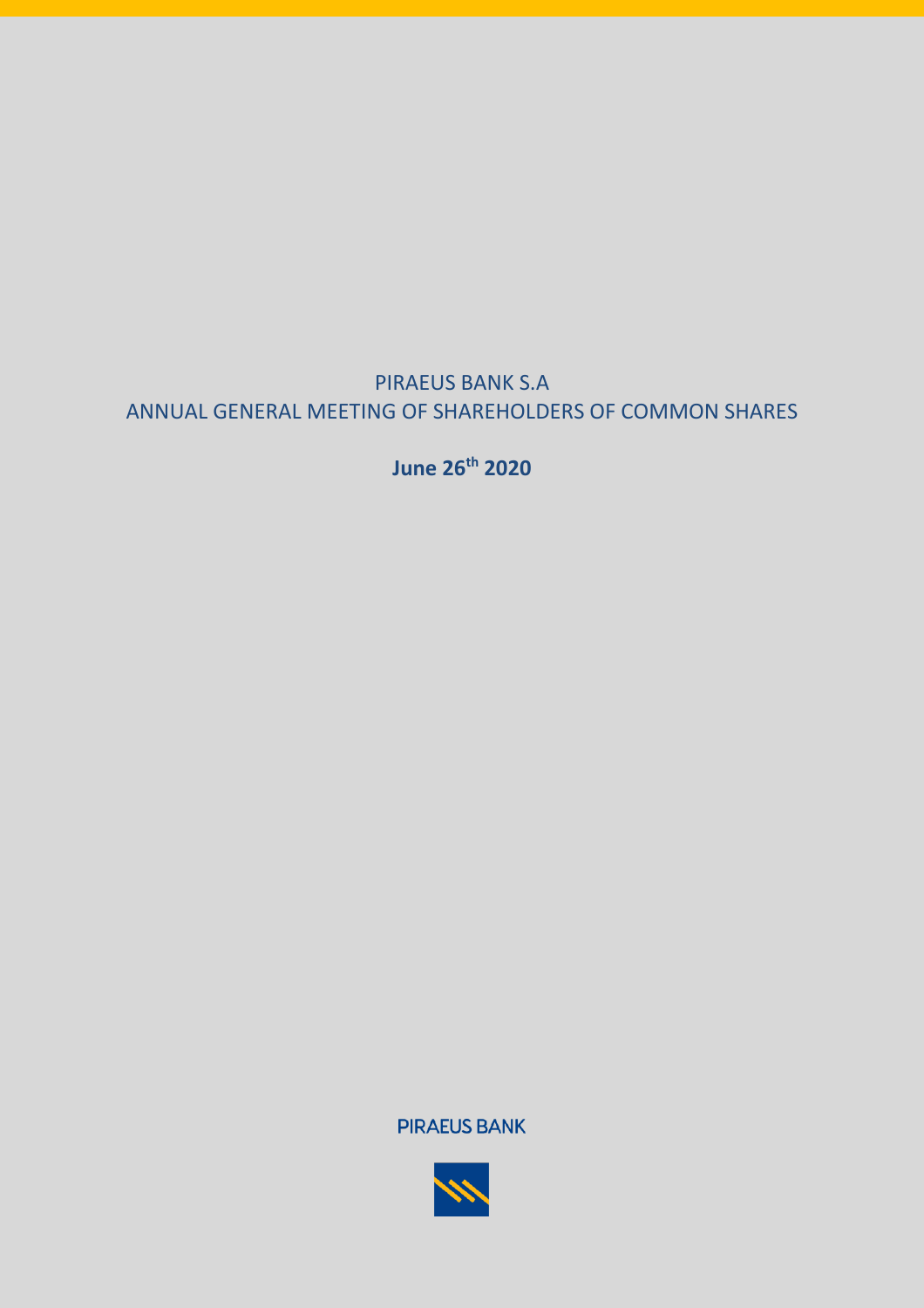#### **PIRAEUS BANK**



### PIRAEUS BANK S.A ANNUAL GENERAL MEETING OF SHAREHOLDERS OF COMMON SHARES On **Friday, June 26th, 2020** at **10:00 a.m.**

#### EXPLANATORY NOTES TO THE AGENDA

The Piraeus Bank shareholders are hereby invited by the Board of Directors (BoD) to discuss and resolve upon the following items of the agenda:

### **1 st Item**

Submission and approval of the Annual Financial Report (Bank and Group) for the fiscal year 01.01.2019 - 31.12.2019, along with the relevant Auditors' and Board of Directors' Reports

Required quorum: 1/5 of the share capital Required majority: 50%+1 of votes represented

*Note: The voting rights attached to the shares acquired by the HFSF in the context of the capital increase decided by the Second Iterative General Meeting of Shareholders dated 23.04.2013 shall not be taken into consideration for the purposes of calculating quorum and majority.*

The Board of Directors proposes the approval of the following:

a) the Annual Financial Report (Bank and Group) for the fiscal year 01.01.2019 - 31.12.2019, including the Annual Financial Statements, along with the relevant Board of Directors' and the Auditors' reports and statements. The Annual Financial Report 2019, the full year 2019 Press Release and the relevant Presentation are available on Piraeus Bank's website:

[https://www.piraeusbankgroup.com/en/investors/fi](https://www.piraeusbankgroup.com/en/investors/financials/financial-statements) [nancials/financial-statements](https://www.piraeusbankgroup.com/en/investors/financials/financial-statements)

[https://www.piraeusbankgroup.com/en/investors/fi](https://www.piraeusbankgroup.com/en/investors/financials/financial-results-categories?category=12minou#2019|1) [nancials/financial-results](https://www.piraeusbankgroup.com/en/investors/financials/financial-results-categories?category=12minou#2019|1)[categories?category=12minou#2019|1](https://www.piraeusbankgroup.com/en/investors/financials/financial-results-categories?category=12minou#2019|1)

b) the non-distribution of dividends to the ordinary Shareholders, in accordance with the current institutional and regulatory framework.

### **2 nd Item**

Announcement of the election of new Board Members

The Board of Directors announces the election of the new Board of Directors' members by the Board during the period 29.06.2019 - 25.06.2020, in replacement of members for the remaining tenure of the Board pursuant to Article 82 par. 1 of Law 4548/2018 as follows:

**1.** Pursuant to the BoD meeting on 18th December 2019, Mr. Periklis Dontas was appointed as new Representative of the HFSF - Non-Executive BoD Member, according to L. 3864/2010 and the relevant letter sent by the HFSF, in replacement of Mr. Per Anders Fasth.

**2.** Pursuant to the BoD meeting on 28th May 2020, Mr. Vasileios Koutentakis was elected as new Executive Member, in replacement of Mr. George Georgakopoulos, Executive Member, who has resigned.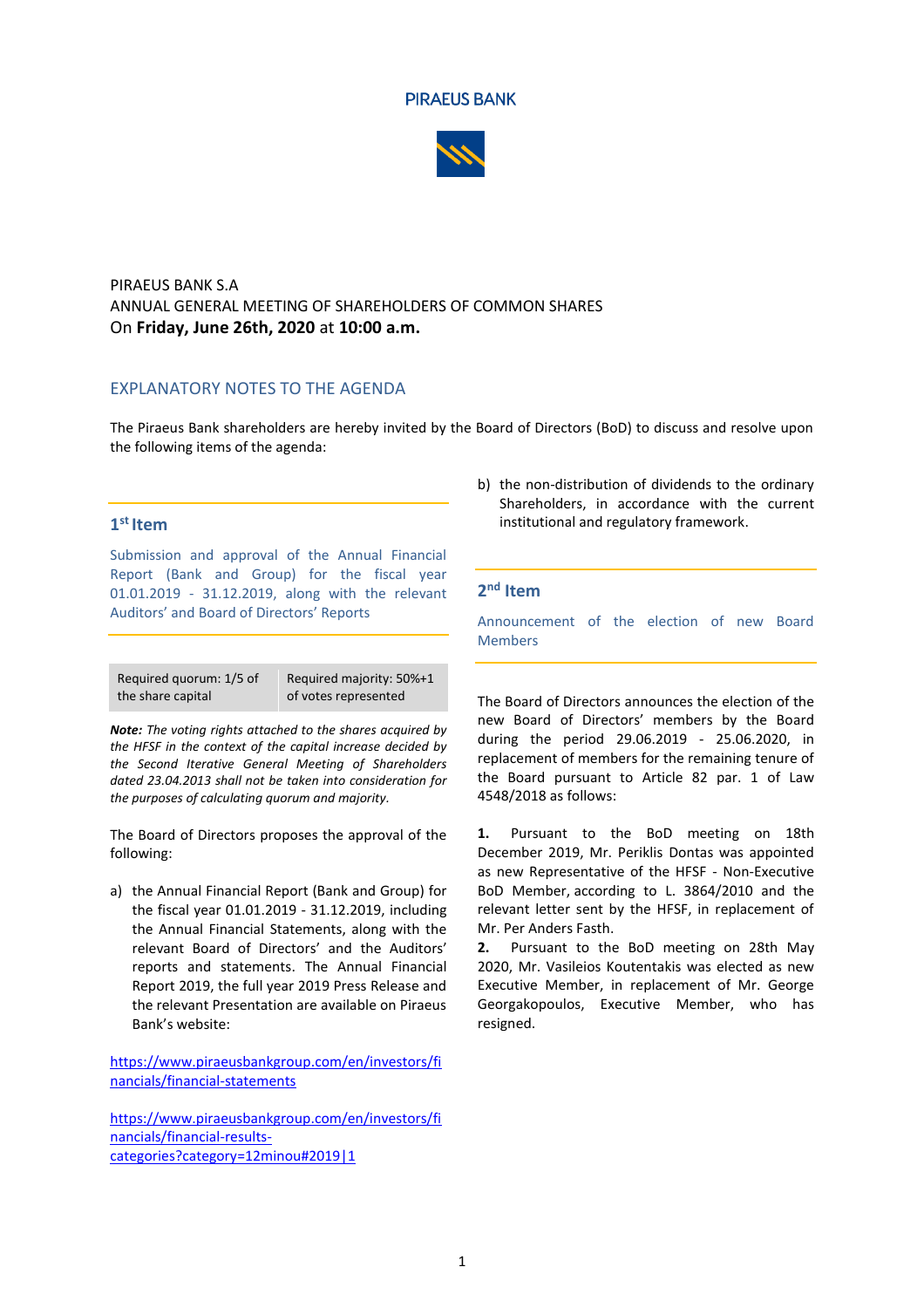

## **3 rd Item**

Approval of the overall management of the fiscal year 01.01.2019-31.12.2019, according to the article 108 of law 4548/2018 and release of auditors from any liability for the fiscal year 01.01.2019-31.12.2019 according to the article 117 par. 1 case (c) of the law 4548/2018

| Required quorum: 1/5 of | Required majority: 50%+1 |
|-------------------------|--------------------------|
| the share capital       | of votes represented     |

*Note: The voting rights attached to the shares acquired by the HFSF in the context of the capital increase decided by the Second Iterative General Meeting of Shareholders dated 23.04.2013 shall not be taken into consideration for the purposes of calculating quorum and majority.*

The General meeting is required i) to approve, according to the article 108 of the law 4548/2018, the overall management of the Board of Directors in fiscal year of 2019 and ii) to decide, according to the article 117 par. 1 case (c) of the law 4548/2018 on the release of auditors from any liability respectively for the above fiscal year.

### **4 th Item**

Appointment of Certified Auditors (regular and substitute) for the fiscal year 01.01.2020-31.12.2020

| Required quorum: 1/5 of | Required majority: 50%+1 |
|-------------------------|--------------------------|
| the share capital       | of votes represented     |

*Note: The voting rights attached to the shares acquired by the HFSF in the context of the capital increase decided by the Second Iterative General Meeting of Shareholders dated 23.04.2013 shall not be taken into consideration for the purposes of calculating quorum and majority.*

The Board of Directors proposes the acceptance of the proposal of the Board, following the relevant recommendation of the Audit Committee (meeting 188/27.03.2020) in accordance with the provisions of Regulation (EU) 537/2014, that the auditing company under the name «Deloitte S.A.» be engaged to conduct the regular audit of the Bank's standalone and consolidated financial statements for the period from 01.01.2020 to 31.12.2020, at an annual fee of €1,460,000 plus VAT. In order to issue the Annual Tax Certificate, the extra fee of the above auditing firm is €160,000 plus VAT.

Deloitte S.A., having its registered office in Marousi Attikis (Fragoklisias 3a & Granikou), is a member of SOEL, under SOEL Reg. No. 120, registered on Hellenic Accounting and Auditing Standards Oversight Board (ELTE) and is authorized to carry out statutory audits in Greece, intends to assign the statutory audit to its member, Koutsopoulos Dimitrios, (SOEL Reg. No 26751), as statutory auditor, and its member Giannopoulou Fotini, (SOEL Reg. No 24031), as his substitute, in case of impediment of the statutory auditor.

It is noted, as presented in detail in the table below, that the total auditor's fees of the Bank for the fiscal year 2019 amounted to € 2,1 mn, out of which  $€1,6$ mn (78%) for audit related fees and €0,5 mn (22%) for non audit related fees.

| (amounts in thousand euros)  | 31.12.2019 |
|------------------------------|------------|
| Statutory audit fees         | 1,360      |
| Tax audit fees               | 160        |
| Other audit related fees     | 106        |
| Other non audit related fees | 451        |
| Total                        | 2.077      |

### **5 th Item**

Approval of remuneration paid in respect of 2019 and preliminary approval for remuneration to be paid to members of the Board of Directors in respect of 2020

| Required quorum: 1/5 of | Required majority: 50%+1 |
|-------------------------|--------------------------|
| the share capital       | of votes represented     |

*Note: The voting rights attached to the shares acquired by the HFSF in the context of the capital increase decided by the Second Iterative General Meeting of Shareholders*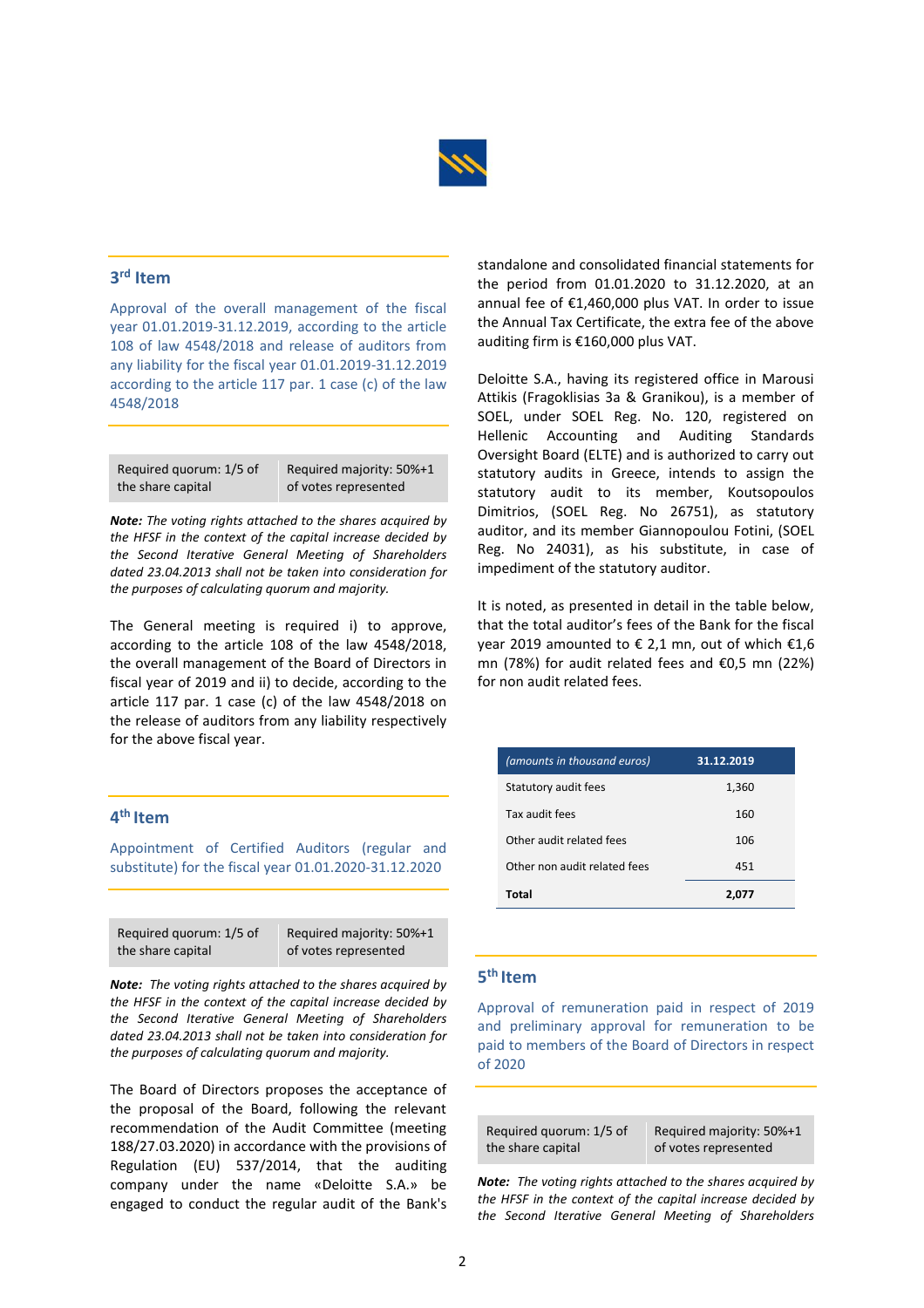

*dated 23.04.2013 shall not be taken into consideration for the purposes of calculating quorum and majority.*

The BoD proposes the approval of fees and remunerations paid to members of the BoD with respect to the fiscal year 2019. Following the relevant proposal of the Remuneration Committee, which consists of non-executive members of the Board (out of which, 3 independent non-executive members), and having taken into consideration the applicable legislative and regulatory framework, as in force, the total net fees and remunerations for all members of the Board amounted to €784,534.60

It is noted that no bonus was paid to members of BoD during the fiscal year 2019.

Furthermore, the BoD suggests the preliminary approval of remunerations to be paid to the members of the BoD for the fiscal year 2020, the amount of which has been determined on the basis of the relevant proposal of the Remuneration Committee.

Detailed information on the paid remunerations for the fiscal year 2019 and the proposal of the preliminary approval of the remunerations for the fiscal year 2020 is available on Piraeus Bank's website

[https://www.piraeusbank.gr/~/media/2F64D62D399](https://www.piraeusbank.gr/~/media/2F64D62D3996493A95EE2C9318ED20DD.ashx) [6493A95EE2C9318ED20DD.ashx](https://www.piraeusbank.gr/~/media/2F64D62D3996493A95EE2C9318ED20DD.ashx)

In all cases, the remunerations are paid, in compliance with the legislation and relevant regulatory framework, as in force.

### **6 th Item**

Submission of the Remuneration Report for the year 2019 for discussion and vote by the General Meeting, according to article 112 of Law 4548/2018

Required quorum: 1/5 of the share capital

Required majority: 50%+1 of votes represented

*Note: The voting rights attached to the shares acquired by the HFSF in the context of the capital increase decided by the Second Iterative General Meeting of Shareholders*  *dated 23.04.2013 shall not be taken into consideration for the purposes of calculating quorum and majority.*

Following respective recommendation of the Remuneration Committee, the BoD submits for discussion and vote by the General Meeting the Remuneration Report for the year 2019 in accordance with article 112 of Law 4548/2018.

Said Report includes a comprehensive overview of the total remuneration paid to the members of the BoD for the year 2019, as prescribed by article 112 of Law 4548/2018.

The Remuneration Report for the year 2019 is and will remain available on the corporate website for a time period of ten (10) years, as required by Law [https://www.piraeusbank.gr/~/media/73AA684A211](https://www.piraeusbank.gr/~/media/73AA684A211B4772A160951EE6063DD4.ashx) [B4772A160951EE6063DD4.ashx](https://www.piraeusbank.gr/~/media/73AA684A211B4772A160951EE6063DD4.ashx)

It is noted that, according to paragraph 3 of Article 112 of Law 4548/2018, the shareholders' vote on the submitted Report is advisory. The BoD will explain in the following Remuneration Report the way the advisory vote of the General Meeting have been taken into account.

### **7 th Item**

Election of the new Board of Directors due to expiration of its term and appointment of independent non-executive members of the Board, according to Law 3016/2002, as in force

| Required guorum: 1/5 of | Required majority: 50%+1 |
|-------------------------|--------------------------|
| the share capital       | of votes represented     |

*Note: The voting rights attached to the shares acquired by the HFSF in the context of the capital increase decided by the Second Iterative General Meeting of Shareholders dated 23.04.2013 shall not be taken into consideration for the purposes of calculating quorum and majority.*

The Board of Directors proposes the election of a new Board of Directors due to the expiration of the term of the current Board of Directors elected on the 28th of June 2017, and the appointment of Independent Non – Executive Members to the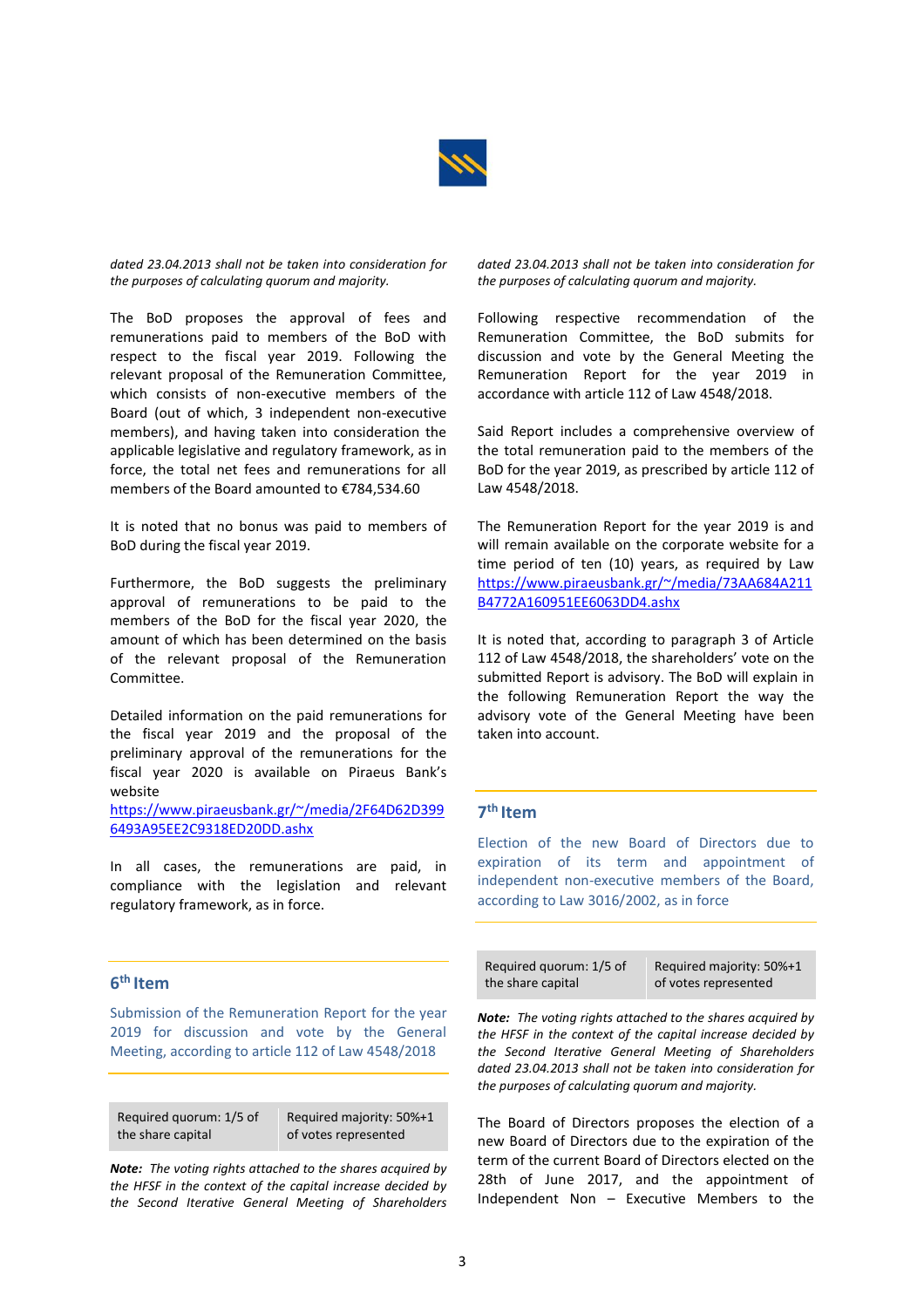

Board, in accordance with the applicable legislative and regulatory framework as in force.

According to article 8 of the Bank's Articles of Association, the new Board of Directors has a term of three years, namely until the 26th of June, 2023, which may be extended until the Annual General Meeting convened after such term has lapsed.

It is noted that it will be proposed that the new Board of Directors will consist of thirteen (13) members (including the HFSF Representative), of which eight (8) members will be Independent Non Executive, in accordance with the provisions of Law 3016/2002 and the Law 3864/2010, as in force. The Independent Non Executive Members will be appointed by the General Meeting.

In parallel with the application of the legislative and supervisory framework regarding the Governance of Financial Institutions Management, those members who will be appointed should have the appropriate formal and professional qualifications, in order to ensure the effective monitoring of the Bank's activities as a whole. Particularly, the members of the Board of Directors should have an appropriate mix of financial services or commercial banking experience and sufficient time to adequately oversee the operations of the Bank. Some of the members should have solid financial management, accounting, auditing and risk & capital management experience. BoD members should also have an understanding of the legal and regulatory banking requirements. In any case the composition of the Board of Directors as a whole shall reflect a sufficiently large spectrum of knowledge and experience per area of activity, so that it may collectively comprehend the activities of the Bank, including the principal risks to which it is or may be exposed.

It is also noted that all new Board of Directors members are assessed by the Single Supervisory Mechanism (SSM) of the European Central Bank, as well as by the HFSF, in accordance with the legislative framework.

Detailed information of the criteria of the composition of the Board of Directors is available on the 2019 Annual Financial Report – Corporate Governance Statement that is posted on the Bank's website (through the following link

#### [https://www.piraeusbankgroup.com/en/investors/fi](https://www.piraeusbankgroup.com/en/investors/financials/financial-statements) [nancials/financial-statements.](https://www.piraeusbankgroup.com/en/investors/financials/financial-statements)

In the context of the aforementioned and upon the relevant recommendations of the Nominations Committee, the election of thirteen (13) members will be proposed to the General Meeting will be proposed, of which eight (8) members have the qualifications of Independent Non Executive Members.

The proposed composition as a whole meets the requirements of the legislative and regulatory framework regarding the management of credit institutions, ensuring a competent and efficient Board of Directors for the Bank.In particular, the proposed thirteen (13) members make up a set of the necessary collective skills and knowledge required by the existing regulatory framework for credit institutions. In this way, the systemic stability, the good relationship of the Bank with the Regulatory Authorities and the avoidance of administrative gaps in the operation of the Bank are promoted.

A detailed table with the proposed candidates for the new Board of Directors is available on Piraeus Bank's website

[https://www.piraeusbank.gr/~/media/ABCE8B22009](https://www.piraeusbank.gr/~/media/ABCE8B22009B4DD1A37672BC5F30BF67.ashx) [B4DD1A37672BC5F30BF67.ashx](https://www.piraeusbank.gr/~/media/ABCE8B22009B4DD1A37672BC5F30BF67.ashx)

The CVs of the above mentioned persons are available on the Bank's website

[https://www.piraeusbank.gr/~/media/E968B8680C7](https://www.piraeusbank.gr/~/media/E968B8680C7247CEAA87BFF98DEE5FEA.ashx) [247CEAA87BFF98DEE5FEA.ashx](https://www.piraeusbank.gr/~/media/E968B8680C7247CEAA87BFF98DEE5FEA.ashx)

### **8 th Item**

Appointment of members of Audit Committee according to article 44 of Law 4449/2017

| Required quorum: 1/5 of | Required majority: 50%+1 |
|-------------------------|--------------------------|
| the share capital       | of votes represented     |

*Note: The voting rights attached to the shares acquired by the HFSF in the context of the capital increase decided by the Second Iterative General Meeting of Shareholders*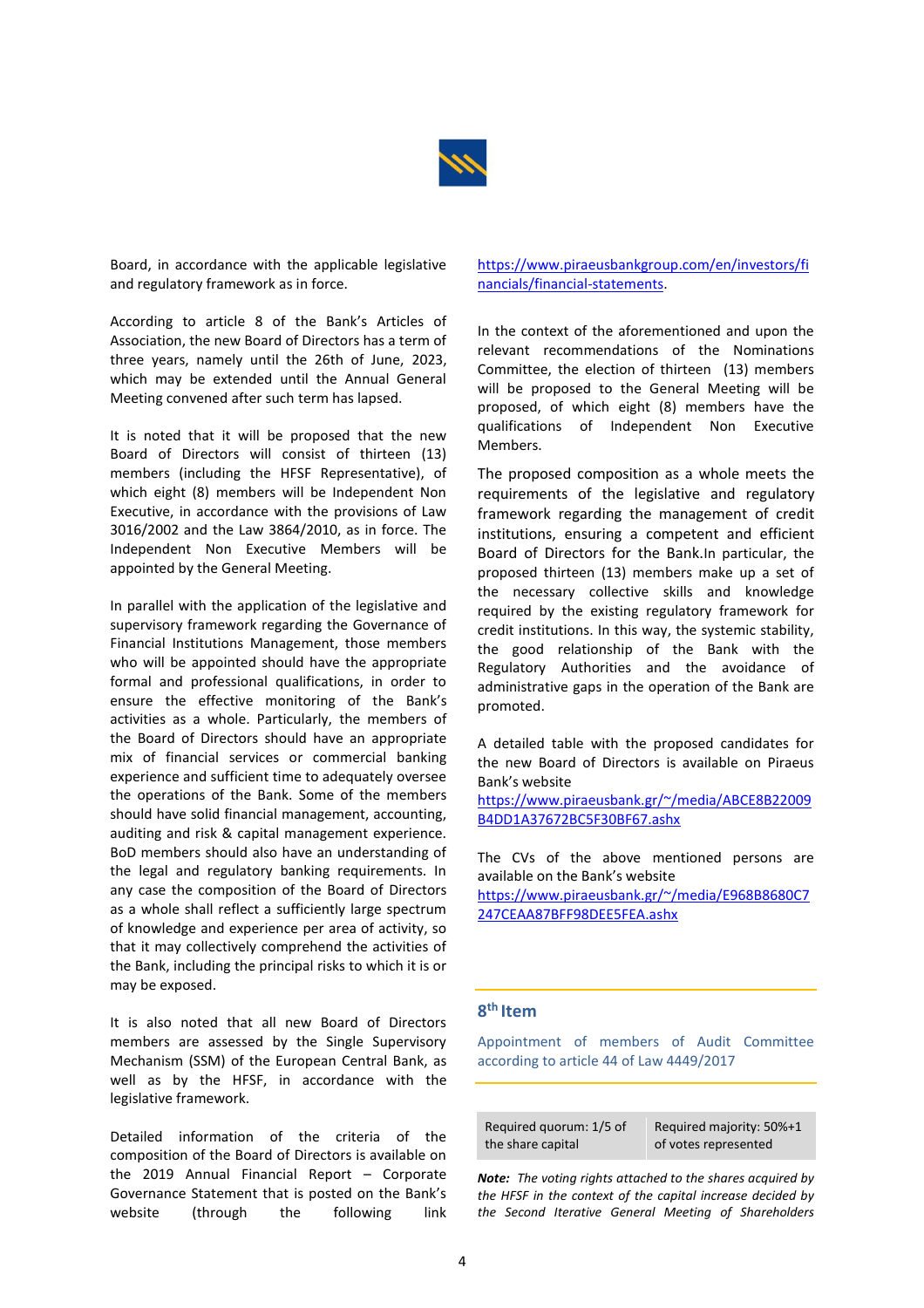

*dated 23.04.2013 shall not be taken into consideration for the purposes of calculating quorum and majority.*

Following submission of the relevant recommendation of the Nomination Committee, the Board of Directors proposes four (4) members for the composition of the Audit Committee. The HFSF Representative will also participate in the Committee.

The proposed composition of the Audit Committee is available on Piraeus Bank's website [https://www.piraeusbank.gr/~/media/ABCE8B22009](https://www.piraeusbank.gr/~/media/ABCE8B22009B4DD1A37672BC5F30BF67.ashx) [B4DD1A37672BC5F30BF67.ashx](https://www.piraeusbank.gr/~/media/ABCE8B22009B4DD1A37672BC5F30BF67.ashx)

In accordance with the current legislative and regulatory framework, the Audit Committee consists of at least three members. The members of the Audit Committee are either Non-Executive BoD Members or Non-Members of the BoD who are elected by the General Meeting especially in order to participate in the Committee. The members of the Committee are mostly Independent, within the meaning of the provisions of Law 3016/2002 as in force, and have documented sufficient knowledge of areas in which the Bank is active. At least one member has documented sufficient knowledge in accounting and auditing (international standards). The Chairman of the Committee must satisfy the independence conditions set out in Law 3016/2002, as in force.

Moreover, according to article 10 Law 3864/2010 and the Relationship Framework Agreement between the Bank and the HFSF, at least 3/4 of the members of the Committee (excluding the HFSF representative) are Independent Non-Executive Members, while the Chairman of the Audit Committee is appointed amongst one of the international experts who participates on the Board of Directors.

In the context of the above, it is noted that the proposed persons, have very good knowledge in the field of banking and general economic sector and their participation in the Audit Committee, will ensure the proper performance by the Committee of its responsibilities, in accordance with applicable law. In addition, the proposed persons (with the exception of the HFSF Representative appointed by the Fund) have already been proposed to be elected as BoD Members by the General Meeting.

# **9 th Item**

Granting of permission, as per article 98 par. 1 of law 4548/2018, to the Members of the Board of Directors and Managers of the Bank, to participate on the board of directors or in the management of the Group's subsidiaries and affiliates.

Required quorum: 1/5 of the share capital Required majority: 50%+1 of votes represented

*Note: The voting rights attached to the shares acquired by the HFSF in the context of the capital increase decided by the Second Iterative General Meeting of Shareholders dated 23.04.2013 shall not be taken into consideration for the purposes of calculating quorum and majority.*

The Board of Directors in accordance with article 98, par. 1 of the law 4548/2018 proposes the granting of permission to the Bank's BoD members and Managers to participate in the management of subsidiaries and affiliated companies of the Bank, with a view to coordinating operations at Group level. Granting relevant permission to BoD members is common practice at group of companies.

#### **10th Item**

Approval of contracts in accordance with articles 99 et seq. of Law 4548/2018

| Required guorum: 1/5 of | Required majority: 50%+1 |
|-------------------------|--------------------------|
|                         |                          |
| the share capital       | of votes represented     |

*Note: The voting rights attached to the shares acquired by the HFSF in the context of the capital increase decided by the Second Iterative General Meeting of Shareholders dated 23.04.2013 shall not be taken into consideration for the purposes of calculating quorum and majority.*

It is proposed that that the General Meeting grants its specific permission to conclude new engagement contracts essentially continuing the existing contracts of Messrs. Georgios Handjinicolaou and Christos Megalou in accordance with the provisions of Articles 99 et seq. of Law 4548/2018 on the transparency of related party transactions, on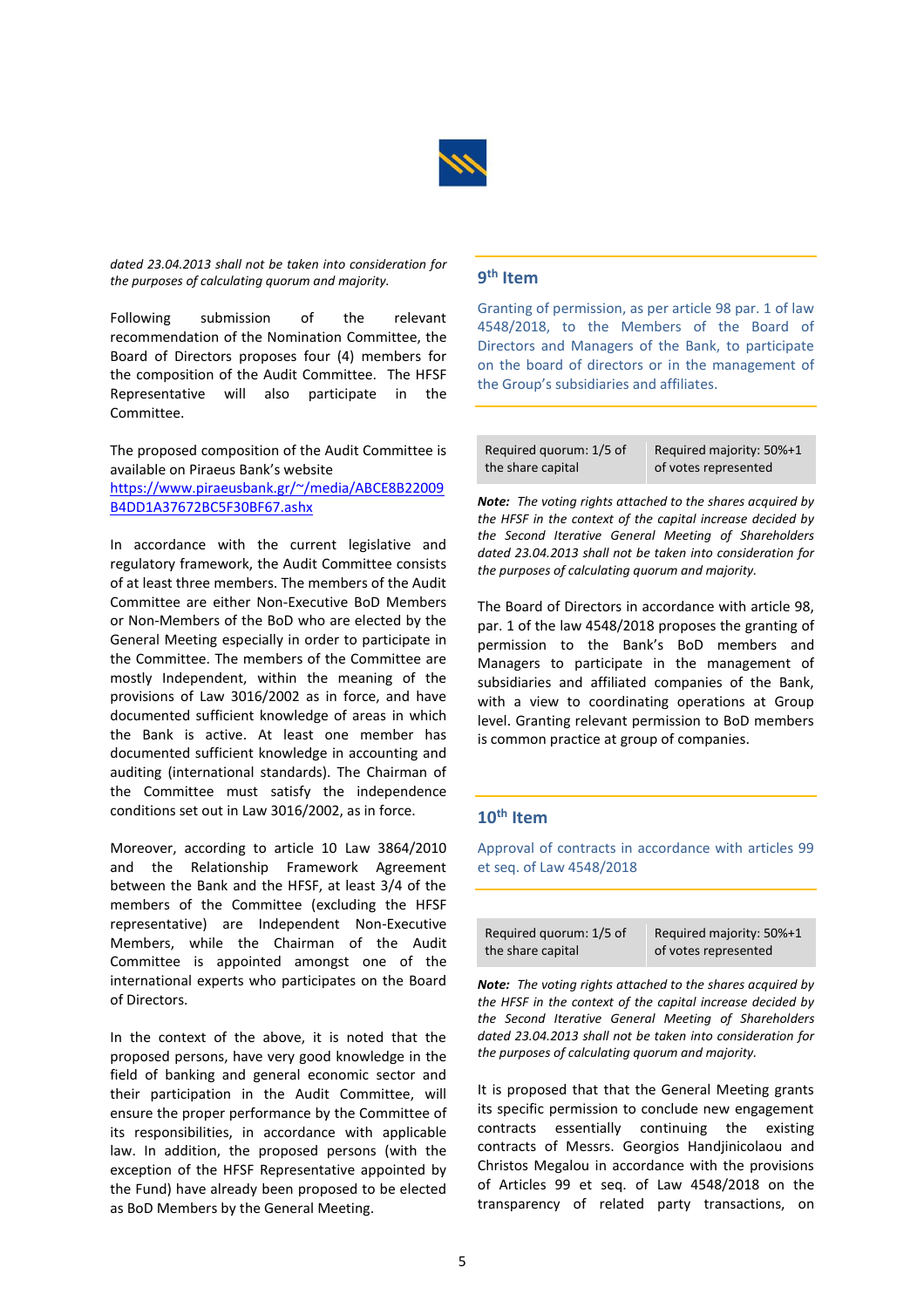

condition that the above members are re-elected by the General Meeting and are subsequently appointed as Chairman and CEO, respectively, by the new Board of Directors of the Bank at its constitution as a body.

In particular, it is noted that the Ordinary General Meeting of the Bank's shareholders of 28.06.2017 approved the mandate contracts of Messrs. George Handjinicolaou and Christos Megalou for a fixed initial term covering the tenure of the departing Board, in accordance with the provisions of the then applicable article 23a of codified law 2190/1920 on societes anonymes. In view of the upcoming lapse of such initial term and the proposal of the Board of Directors for the re-election of Messrs. George Handjinicolaou and Christos Megalou as members of the Board of the Bank by the General Meeting, as well as following the abolition of C.L. 2190/1920 and the entry into force of the new law 4548/2018 on societes anonymes, it is proposed to enter into new contracts for a term of three (3) years, i.e. until the expiration of the term of the newly elected Board of Directors. The approval of the General Meeting is sought as a result of the adoption in Greece of the new legal framework on societes anonymes and the transparency rules for transactions with related parties, in compliance also with the Board of Directors' Remuneration Policy, so that said contracts will fully cover the term of the newly elected Board of Directors. It is also particularly noted that the entry into said contracts for a 3-year term is proposed under identical financial terms to those that were applicable for the initial mandate contracts and were approved by the Ordinary General Meeting of 28.06.2017, i.e. without any increase whatsoever to the contracts' financial terms.

Therefore, it is proposed that the General Meeting grants, under the above conditions, its specific permission to conclude the following mandate contracts for a 3-year fixed term, i.e. until the expiry of the tenure of the new Board to be elected by this General Meeting:

1. A non-executive member mandate, between the Bank and Mr. George Handjinicolaou, Chairman of the Board, for a total annual gross remuneration of 253,800 euros, participation in the Bank's insurance programs, coverage of professional expenses and

severance redress equal to 2 years aggregate pay in the event of termination of the contract by the Bank without cause; and

2. An executive member mandate, between the Bank and Mr. Christos Megalou, Managing Director, for a total annual gross remuneration 318,000 euros (including pension plan costs), participation in the Bank's insurance programs, coverage of professional expenses and severance redress equal to 2 years aggregate pay in the event of termination of the contract by the Bank without cause.

### **11 th Item**

Miscellaneous announcements

This item usually includes announcements regarding issues that the Board of Directors wishes to disclose to the General Meeting, but does not require voting or resolution (e.g. announcement of the resignation or replacement of a member of the Board of Directors, pursuant to the law and the articles of association of the Bank, the course of the Bank's operations since the beginning of the fiscal year, etc.).